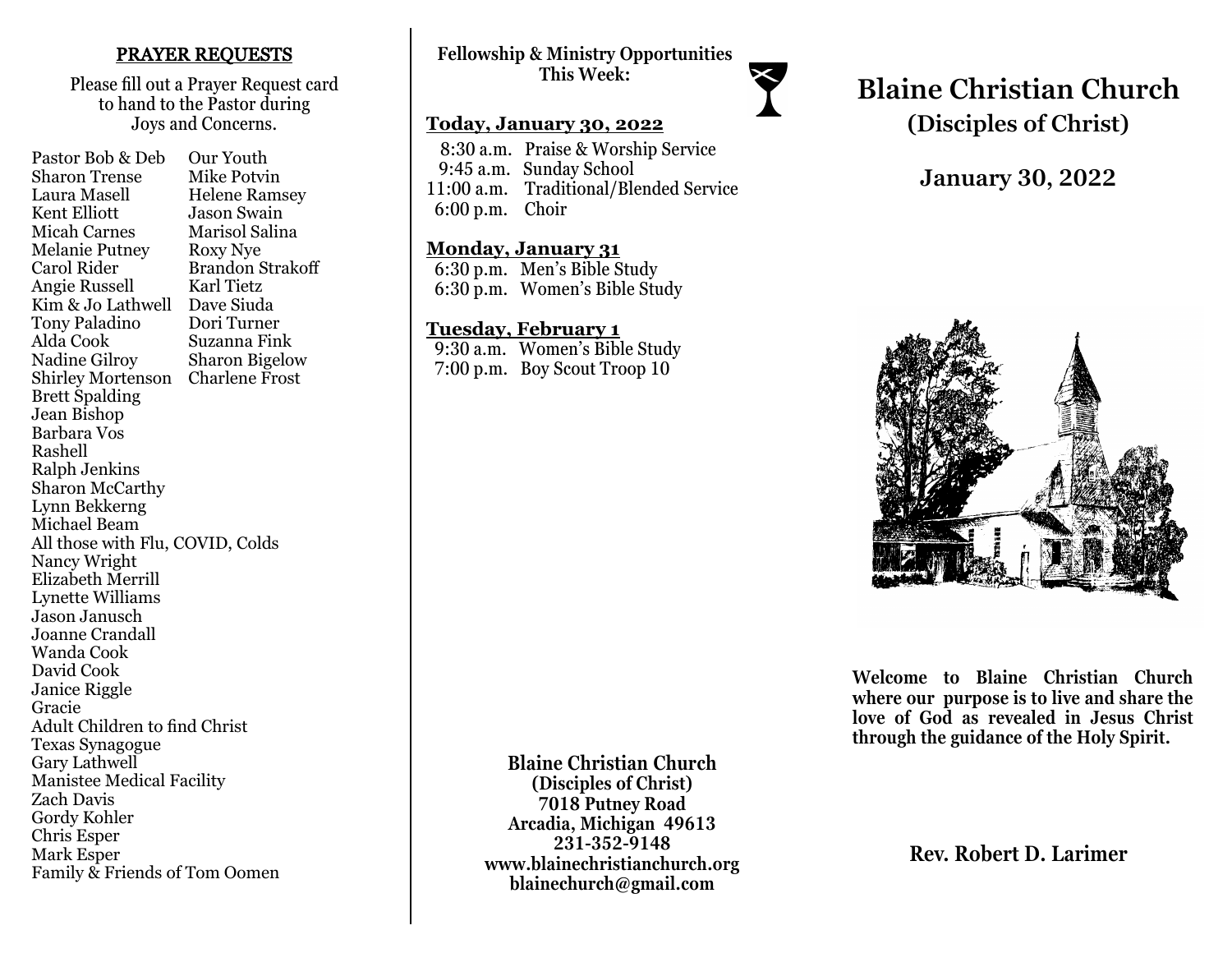# **Praise & Worship 8:30 a.m.**

\*Passing the Peace

\*Songs of Praise

Children's Moment

Prayer for Illumination

Scripture Readings Jeremiah 1:4-10 Luke 4:21-30

Sermon - "Called for a Purpose"

\*Song of Praise \*Invitation \*Song of Praise

Joys and Concerns Pastoral Prayer

Communion All who profess Jesus Christ as Lord and Savior are invited to partake.

\*Benediction

Elders are available on either side of the sanctuary to pray with and for you after the service.

## SERVING TODAY

Minister: Robert D. Larimer Worship Leader: Sue Spalding Praise Team: Mike Brief, Jenny Caylen, Jacque Erdman, Doug Erdman, Deb Larimer, Carolyn Waterson Children's Moment: Kari MacDonald Greeter: Chuck Wolverton Usher: Sally Wolverton Fellowship: Charlotte Putney

# **Traditional / Blended 11:00 a.m.**

Prelude Time of Sharing Passing the Peace

\*Introit Christ Be Our Light

\*Hymn of Praise  $#613$ Stand Up, Stand Up for Jesus

\*Invocation

\*Response Seek Ye First

Children's Moment

Anthem - Where There is Love Kids Kare is offered following the anthem.

Prayer for Illumination

Scripture Readings Jeremiah 1:4-10 Luke 4:21-30

Sermon - "Called for a Purpose"

| <i>*</i> Hymn of Invitation          | #452 |
|--------------------------------------|------|
| Here I Am, Lord $(vs.1-2)$           |      |
| *Invitation                          | #452 |
| Here I Am, Lord (vs. $3$ )           |      |
| Joys and Concerns                    |      |
| $\text{D}$ ostono) $\text{D}$ novion |      |

Pastoral Prayer

Call to Communion

Hymn of Preparation #420 I Come with Joy

Sharing of the Bread & Cup All who profess Jesus Christ as Lord and Savior are invited to partake.

\*Benediction

\*Closing Chorus Family of God (chorus)

Elders are available on either side of the sanctuary to pray with and for you after the service.

## SERVING TODAY

 Minister: Robert D. Larimer Elders: Steve VanDePerre, Judy Spohn Worship Reader: Deb Kessler Prelude: Mercy Sobkoviak Pianist: Mercy Sobkoviak Choir Director: Carolyn Waterson Children's Moment: Kari MacDonald Kids Kare: Jenny Caylen Diaconate Servers: Rob & Dale Janusch, John & Linda Byers Greeter: Jannette Ervin Usher: Bonnie Putney Fellowship: Bonnie Putney

# **The Lord's Prayer**

Our Father, who art in heaven, hallowed be Thy name. Thy Kingdom come, Thy will be done on earth as it is in heaven. Give us this day, our daily bread and forgive us our debts as we forgive our debtors. Lead us not into temptation, but deliver us from evil. For thine is the kingdom and the power and the glory forever. Amen.